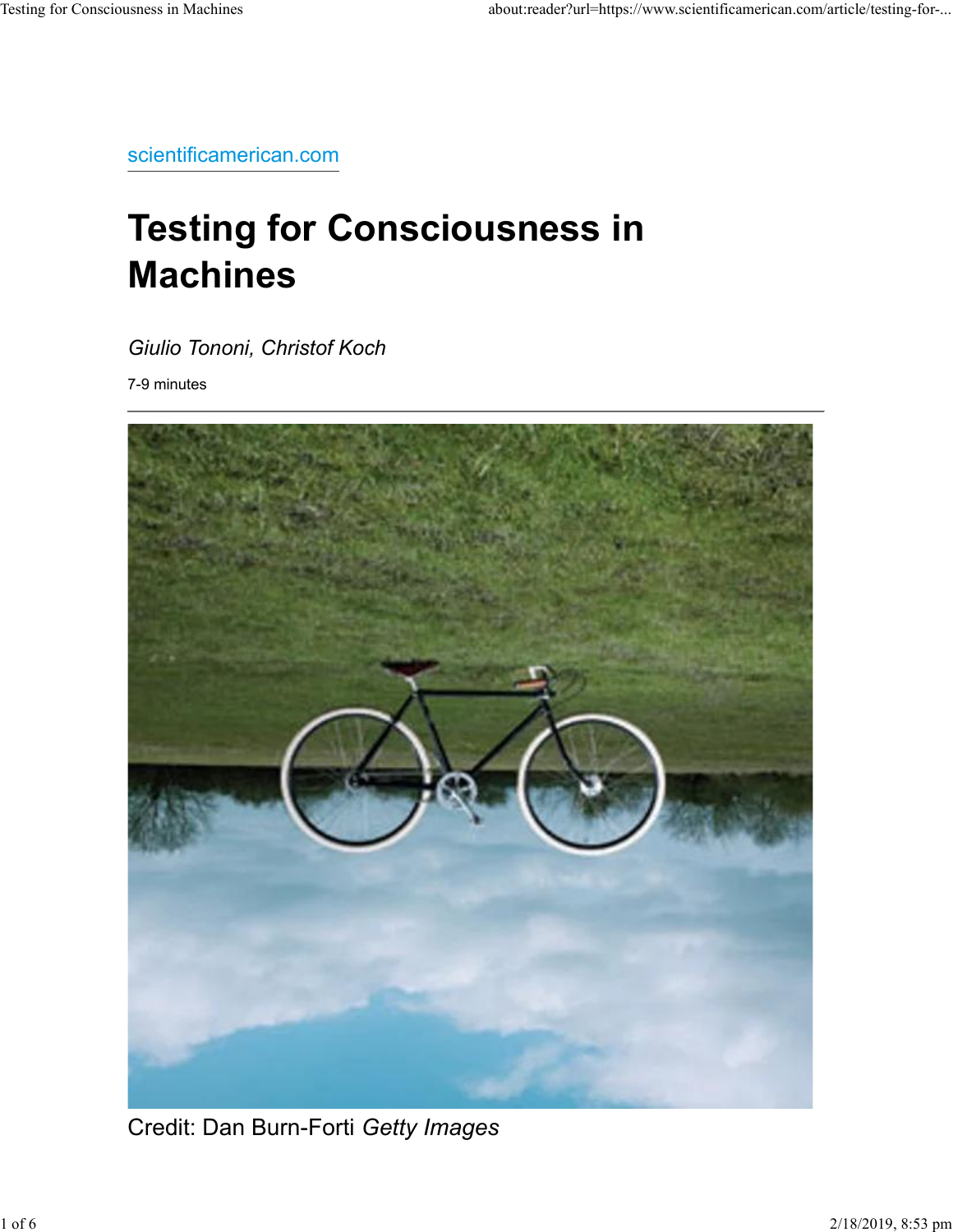**HOW WOULD WE KNOW** if a machine is conscious? As computers inch closer to human-level performance—witness IBM's Watson victory over the all-time champs of the television quiz show *Jeopardy*—this question is becoming more pressing. So far, though, despite their ability to crunch data at superhuman speed, we suspect that unlike us, computers do not truly "see" a visual scene full of shapes and colors in front of their cameras; they don't "hear" a question through their microphones; they don't feel anything. Why do we think so, and how could we test if they do or do not experience a scene the way we do?

Consciousness, we have suggested, has two fundamental properties [see the July/August 2009 column by Christof Koch, "A Theory of Consciousness"]. First, every experience is highly informative. Any particular conscious state rules out an immense number of other possible states, from which it differs in its own particular way. Even the simple percept of pitch-blackness implies you do not see a well-lit living room, the intricate canopy of the jungle or any of countless other scenes that could present themselves to the mind: think of all the frames from all the movies you have ever seen.

Second, conscious information is integrated. No matter how hard you try, you cannot separate the left half of your field of view from the right or switch to seeing things in black and white. Whatever scene enters your consciousness remains whole and complete: it cannot be subdivided into unrelated components that can be experienced on their own. Each experience, then, is a whole that acquires its meaning by how it can be distinguished from countless others, based on a lot of knowledge about the world. Our brain, with its multitude of specialized but interacting parts, seems optimally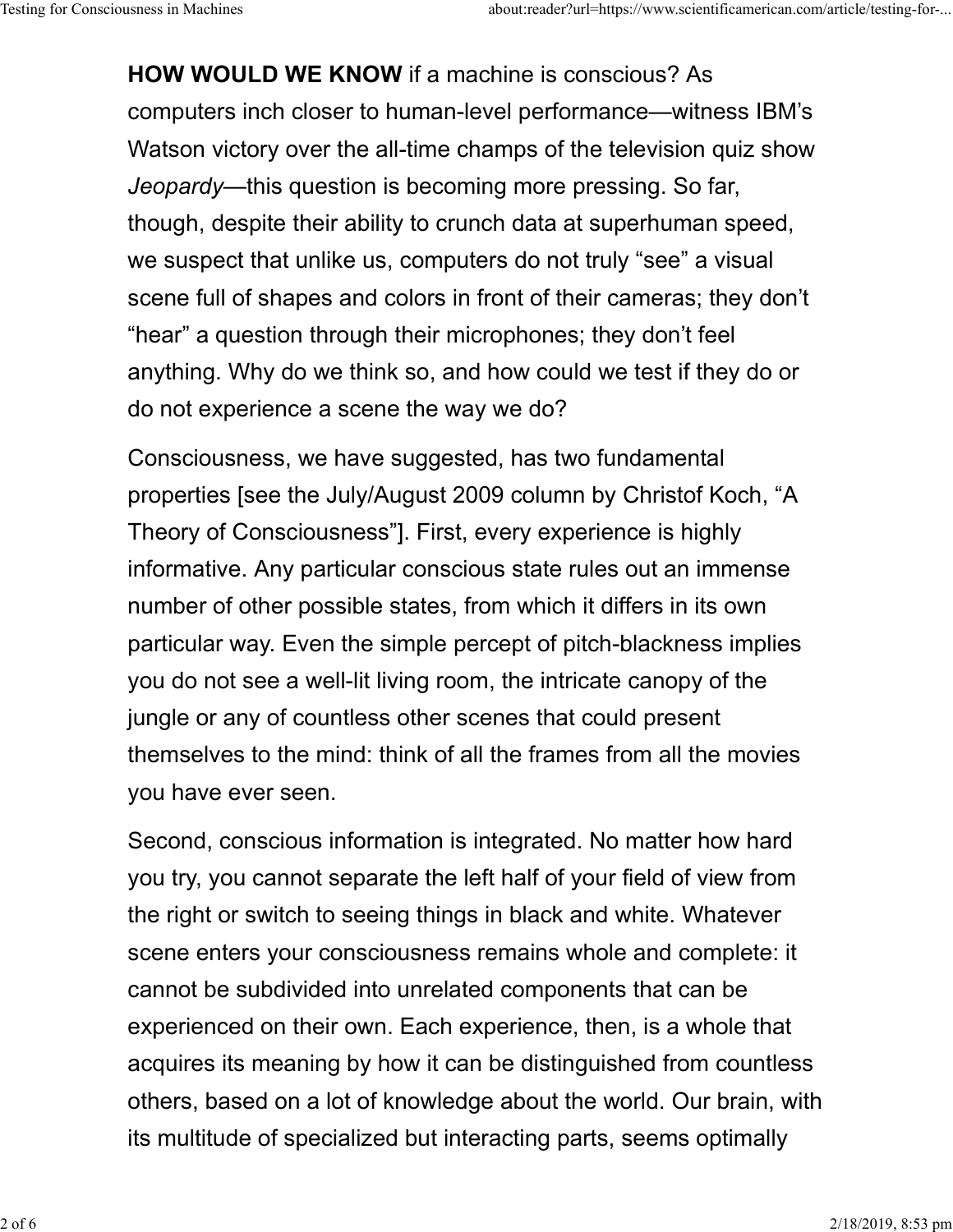adapted to achieving this feat of information integration. Indeed, if the relevant parts of our cerebral cortex become disconnected, as occurs in anesthesia or in deep sleep—consciousness wanes and perhaps disappears.

## **What's Wrong?**

If consciousness requires this ability to generate an integrated picture that incorporates a lot of knowledge about the world, how could we know whether a computer is sentient? What is a practical test?

As we propose in the June 2011 issue of *Scientific American*, one way to probe for information integration would be to ask the computer to perform a task that any six-year-old child can ace: "What's wrong with this picture?" Solving that simple problem requires having lots of contextual knowledge, vastly more than can be supplied with the algorithms that advanced computers depend on to identify a face or detect credit-card fraud.

Views of objects or natural scenes consist of massively intricate relations among pixels and objects—hence the adage "a picture is worth a thousand words." Analyzing an image to see that something does not makes sense requires far more processing than do linguistic queries of a computer database. Computers may have beaten humans at sophisticated games, but they still lack an ability to answer arbitrary questions about what is going on in a photograph. In contrast, our visual system, thanks to its evolutionary history, its development during childhood and a lifetime of experience, enables us to instantly know whether all the components fit together properly: Do the textures, depths, colors, spatial relations among the parts, and so on, make sense?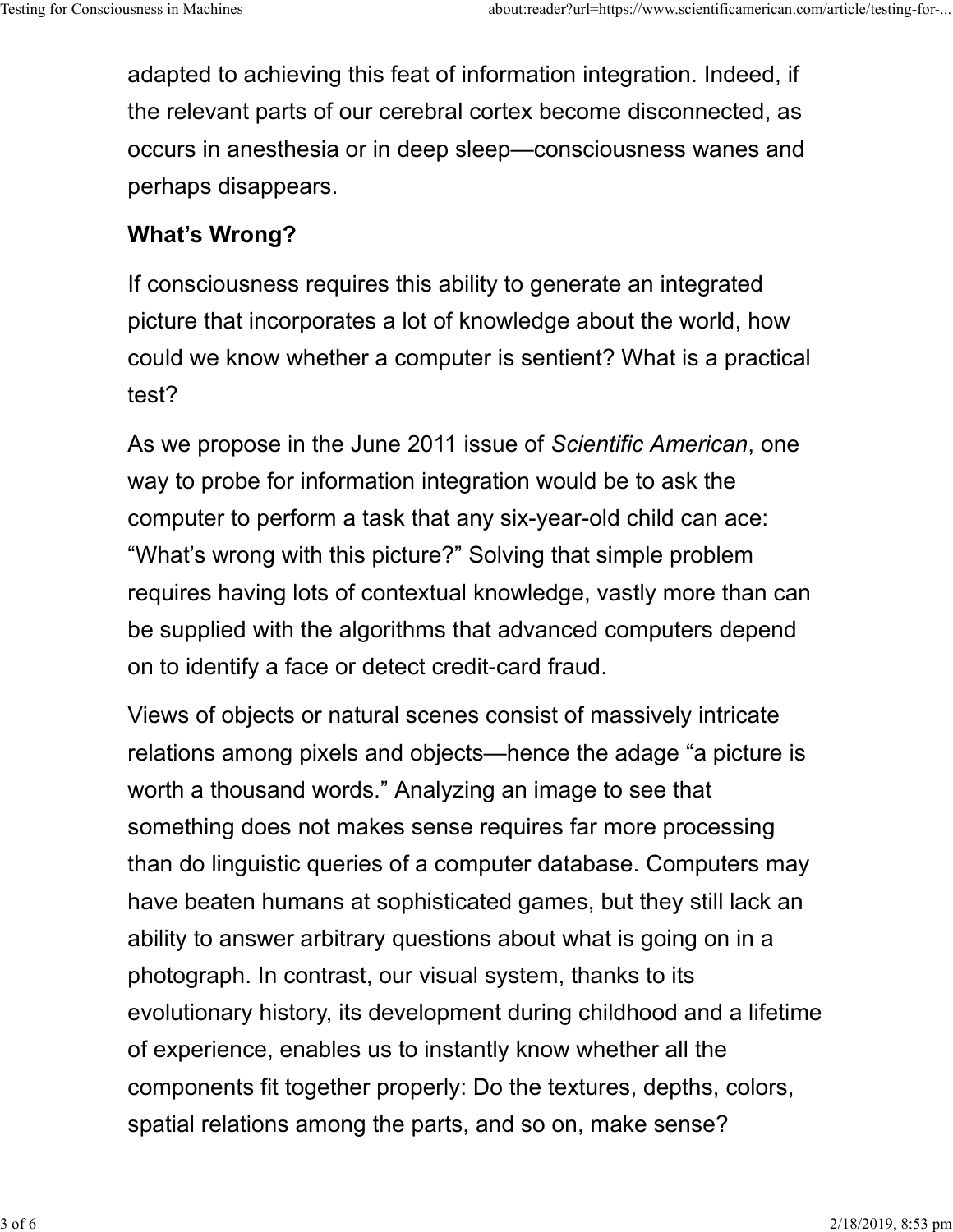Take just one example, a photograph of your workspace. Unless it is specifically programmed for that purpose, a computer analyzing the scene would not know whether, amid the usual clutter on your desk, your iMac computer on the left and your iPad on the right make sense together. It would not know that while the iMac and the iPad go together well, a potted plant instead of the keyboard is simply weird; or that it is impossible for the iPad to float above the table; or that the right side of the photograph fits well with the left side, whereas the right side of a multitude of other photographs would be wrong. But you would know right away: to you an image is meaningful because it is chock-full of relations that make it what it is and different from countless others.

Therein lies the secret of determining whether a computer is conscious. To do so, pick some images at random from the Web. Black out a strip running vertically down the central third of every one, then shuffle the remaining left and right sides of the pictures. The parts of the composites will not match, except in one case where the left side is evidently from the same picture as the right side. The computer would be challenged to select the one picture that is correct. The black strip in the middle thwarts the simple image-analysis strategies that computers use today—say, matching lines of texture or color across the separated, partial images. Another test inserts objects into several images so that these objects make sense in all images except one, and the computer must detect the odd one out. A keyboard placed in front of an iMac is the right choice, not a potted plant. A variety of dedicated modules looking for specific high-level features, such as whether a face rests on a neck and so on, might manage to defeat one of these tests. But presenting many different image tests, not unlike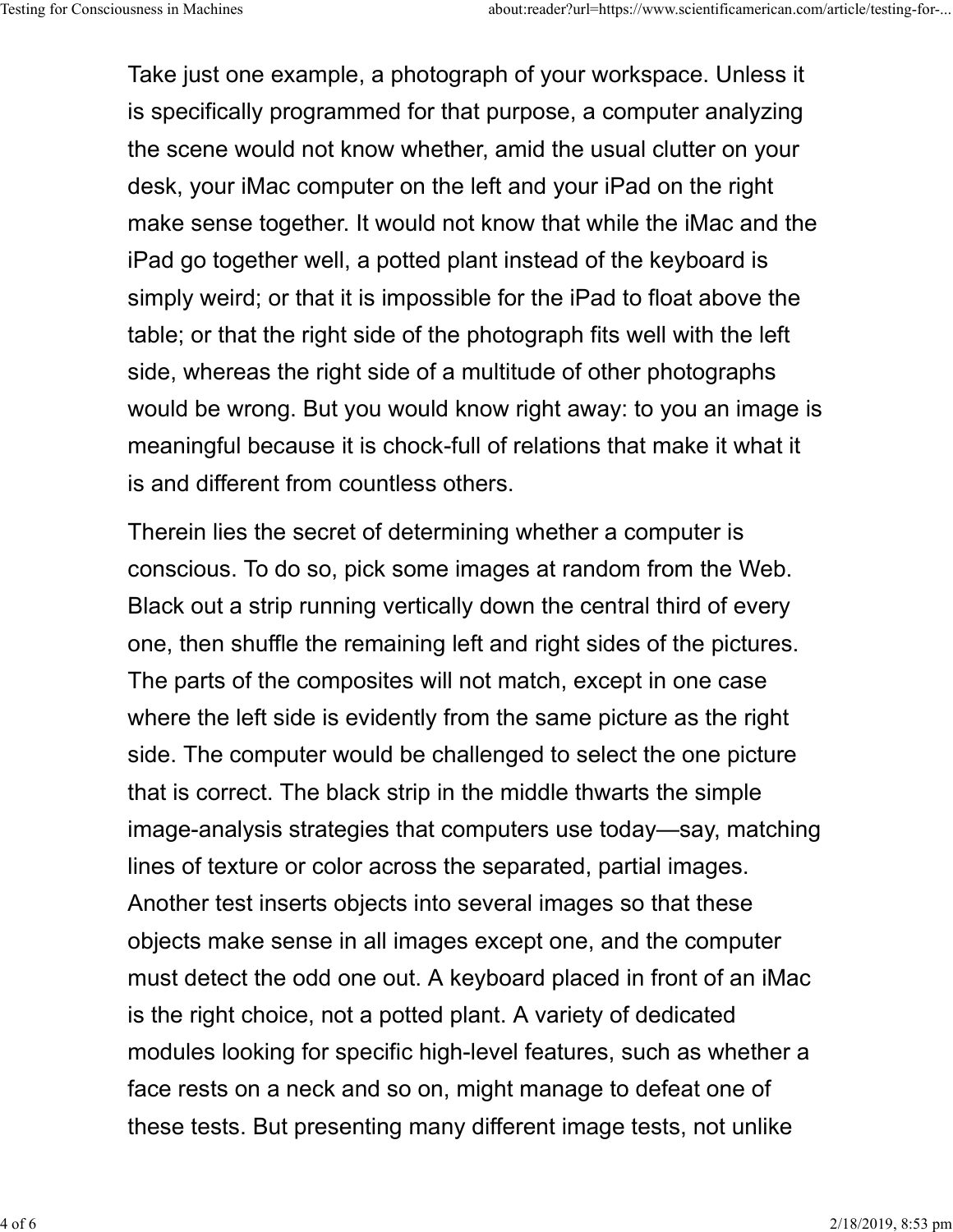asking many arbitrary questions about the image, would defeat today's machines.

Yet a different kind of machine can be envisioned, too—one in which knowledge of the innumerable relations among the things in our world is embodied in a single, highly integrated system. In such a machine, the answer to the question "What's wrong with this picture?" would pop out because whatever is awry would fail to match some of the intrinsic constraints imposed by the way data are integrated within a given system. Such a machine would be good at dealing with things not easily separable into independent tasks. Based on its ability to integrate information, it would consciously perceive a scene.

In the next Consciousness Redux column, we'll tell you about the surprising results of a near-identical test that psychologists devised to probe the extent to which the unconscious can solve such problems.



Sign up for *Scientific American*'s free newsletters.

This article was originally published with the title "Consciousness Redux: Testing for Consciousness in Machines" in SA Mind 22, 4, 16-17 (September 2011)

doi:10.1038/scientificamericanmind0911-16

## **(Further Reading)**

**Consciousness as Integrated Information: A Provisional Manifesto. Giulio Tononi in** *Biological Bulletin***, Vol. 215, No. 3, pages 216–242; December 2008.**